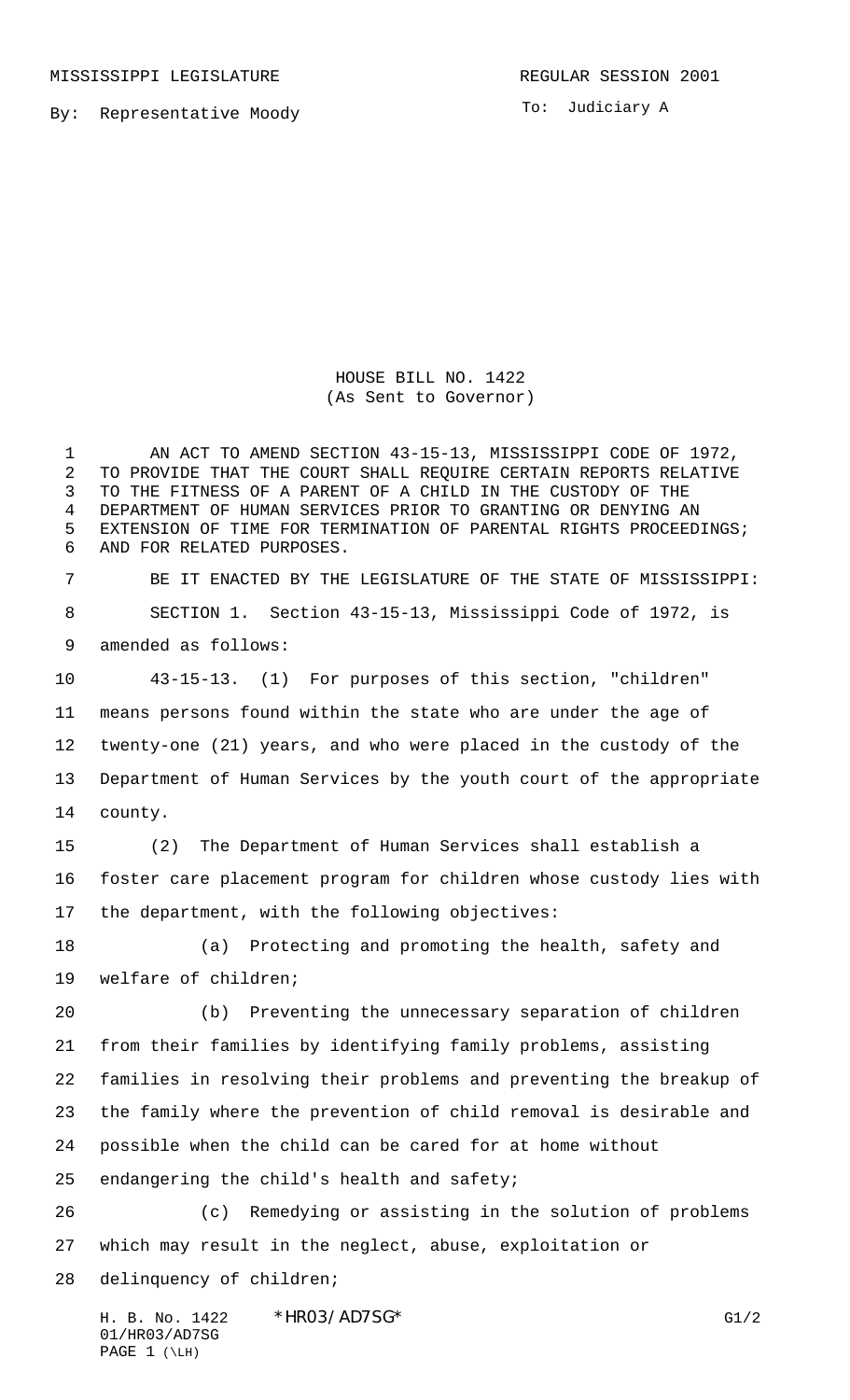(d) Restoring to their families children who have been removed, by the provision of services to the child and the families when the child can be cared for at home without endangering the child's health and safety;

 (e) Placing children in suitable adoptive homes approved by a licensed adoption agency or licensed social worker, in cases where restoration to the biological family is not safe, possible or appropriate;

 (f) Assuring safe and adequate care of children away from their homes, in cases where the child cannot be returned home or cannot be placed for adoption. At the time of placement, the department shall implement concurrent planning, as described in subsection (8) of this section, so that permanency may occur at the earliest opportunity. Consideration of possible failure or delay of reunification should be given, to the end that the placement made is the best available placement to provide permanency for the child; and

 (g) Providing a social worker or social work team for a family and child throughout the implementation of their permanent living arrangement plan. Wherever feasible, the same social worker or social work team shall remain on the case until the child is no longer under the jurisdiction of the youth court.

 (3) The State Department of Human Services shall administer a system of individualized plans and reviews once every six (6) months for each child under its custody within the State of Mississippi, each child who has been adjudged a neglected, abandoned or abused child and whose custody was changed by court order as a result of such adjudication, and each public or private facility licensed by the department. The State Department of Human Services administrative review shall be completed on each child within the first three (3) months and a foster care review once every six (6) months after the child's initial

H. B. No. 1422 \*HR03/AD7SG\* 01/HR03/AD7SG PAGE  $2 (\Leftrightarrow$ forty-eight-hour shelter hearing. Such system shall be for the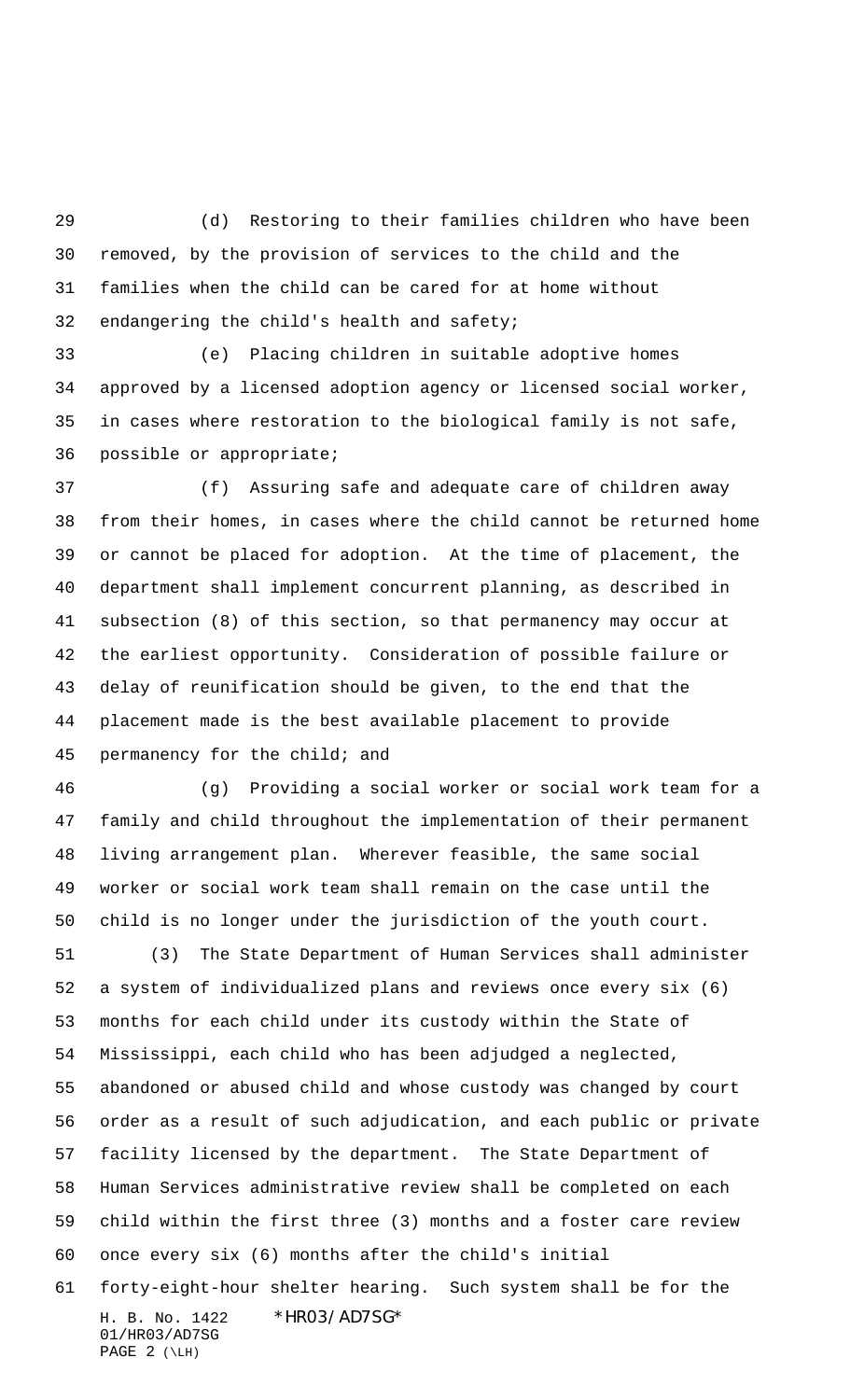purpose of enhancing potential family life for the child by the development of individual plans to return the child to its natural parent or parents, or to refer the child to the appropriate court for termination of parental rights and placement in a permanent relative's home, adoptive home or foster/adoptive home. The goal of the State Department of Human Services shall be to return the child to its natural parent(s) or refer the child to the appropriate court for termination of parental rights and placement in a permanent relative's home, adoptive home or foster/adoptive home within the time periods specified in this subsection or in subsection (4) of this section. In furthering this goal, the department shall establish policy and procedures designed to appropriately place children in permanent homes, such policy to include a system of reviews for all children in foster care, as follows: foster care counselors in the department shall make all possible contact with the child's natural parent(s) and any interested relative for the first two (2) months following the child's entry into the foster care system. For any child who was in foster care before July 1, 1998, and has been in foster care for fifteen (15) of the last twenty-two (22) months regardless of whether the foster care was continuous for all of those twenty-two (22) months, the department shall file a petition to terminate the parental rights of the child's parents. The time period starts to run from the date the court makes a finding of abuse and/or neglect or sixty (60) days from when the child was removed from his or her home, whichever is earlier. The department can choose not to file a termination of parental rights petition if the following apply:

H. B. No. 1422 \*HR03/AD7SG\* 01/HR03/AD7SG PAGE ( $\Leftrightarrow$ LH) (a) The child is being cared for by a relative; and/or (b) The department has documented compelling and extraordinary reasons why termination of parental rights would not 93 be in the best interests of the child. Prior to granting or denying a request by the department for an extension of time for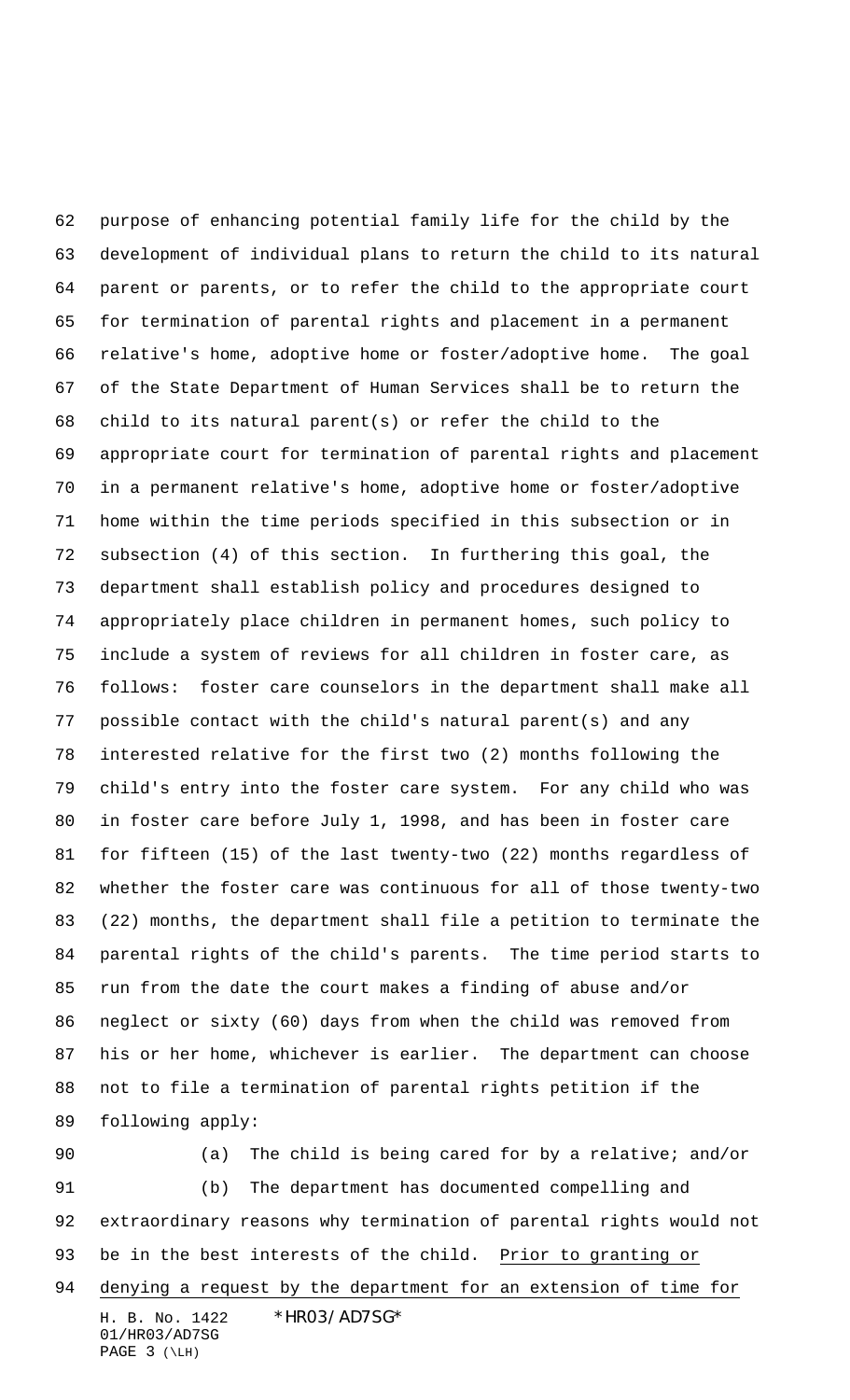filing a termination of parental rights action, the court shall

 receive a written report on the progress which a parent of such child has made in treatment, to be made to the court in writing by 98 a mental health/substance abuse therapist or counselor.

 (4) In the case of any child who is placed in foster care on or after July 1, 1998, except in cases of aggravated circumstances prescribed in Section 43-21-603(7)(c) or (d), the child's natural parent(s) will have a reasonable time to be determined by the court, which shall not exceed a six-month period of time, in which to meet the service agreement with the department for the benefit of the child unless the department has documented extraordinary and compelling reasons for extending the time period in the best interest of the child. If this agreement has not been satisfactorily met, simultaneously the child will be referred to the appropriate court for termination of parental rights and placement in a permanent relative's home, adoptive home or a foster/adoptive home. For children under the age of three (3) years, termination of parental rights shall be initiated within six (6) months, unless the department has documented compelling and extraordinary circumstances, and placement in a permanent relative's home, adoptive home or foster/adoptive home within two (2) months. For children who have been abandoned pursuant to the provisions of Section 97-5-1, termination of parental rights shall be initiated within thirty (30) days and placement in an adoptive home shall be initiated without necessity for placement in a foster home. The department need not initiate termination of parental rights proceedings where the child has been placed in durable legal custody or long-term or formalized foster care by a court of competent jurisdiction.

H. B. No. 1422 \*HR03/AD7SG\* 01/HR03/AD7SG PAGE  $4 (\Leftrightarrow$  (5) The foster care review once every six (6) months shall be conducted by the youth court or its designee(s), and/or by personnel within the State Department of Human Services or by a designee or designees of the department and may include others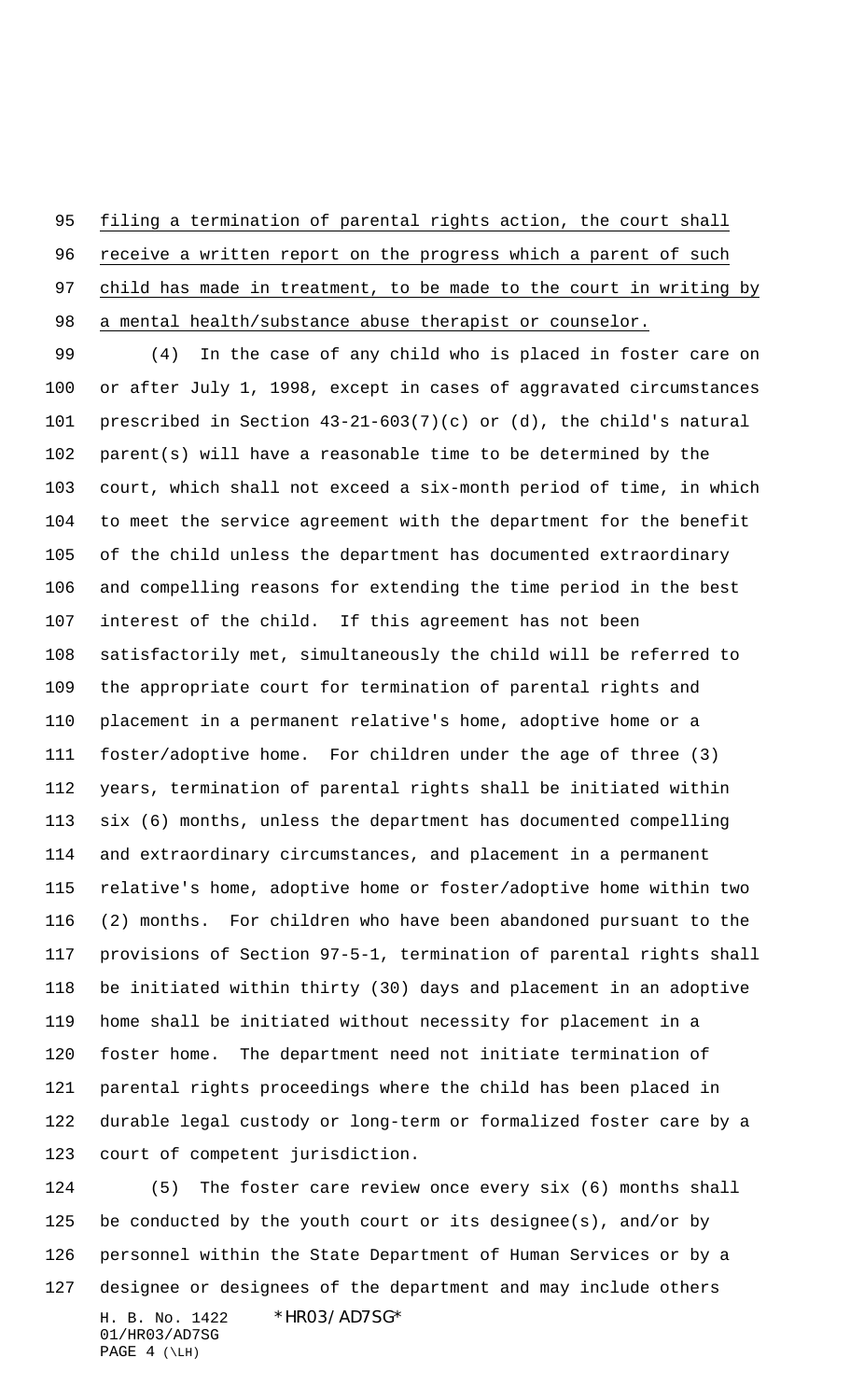appointed by the department, and the review shall include at a minimum an evaluation of the child based on the following: (a) The extent of the care and support provided by the parents or parent, while the child is in temporary custody; (b) The extent of communication with the child by 133 parents, parent or guardian;

 (c) The degree of compliance by the agency and the parents with the social service plan established;

 (d) The methods of achieving the goal and the plan 137 establishing a permanent home for the child;

 (e) Social services offered and/or utilized to facilitate plans for establishing a permanent home for the child; and

 (f) Relevant testimony and recommendations from the foster parent of the child, the grandparents of the child, the guardian ad litem of the child, representatives of any private care agency which has cared for the child, the social worker assigned to the case, and any other relevant testimony pertaining to the case.

 Each child's review plan once every six (6) months shall be filed with the court which awarded custody and shall be made available to natural parents or foster parents upon approval of the court. The court shall make a finding as to the degree of compliance by the agency and the parent(s) with the child's social service plan. The court also shall find that the child's health and safety are the paramount concern. In the interest of the child, the court shall, where appropriate, initiate proceedings on its own motion. The State Department of Human Services shall report to the Legislature as to the number of such children, the findings of the foster care review board and relevant statistical information in foster care in a semiannual report to the Legislature to be submitted to the Joint Oversight Committee of

H. B. No. 1422 \* HRO3/AD7SG\* 01/HR03/AD7SG PAGE ( $\Leftrightarrow$ LH)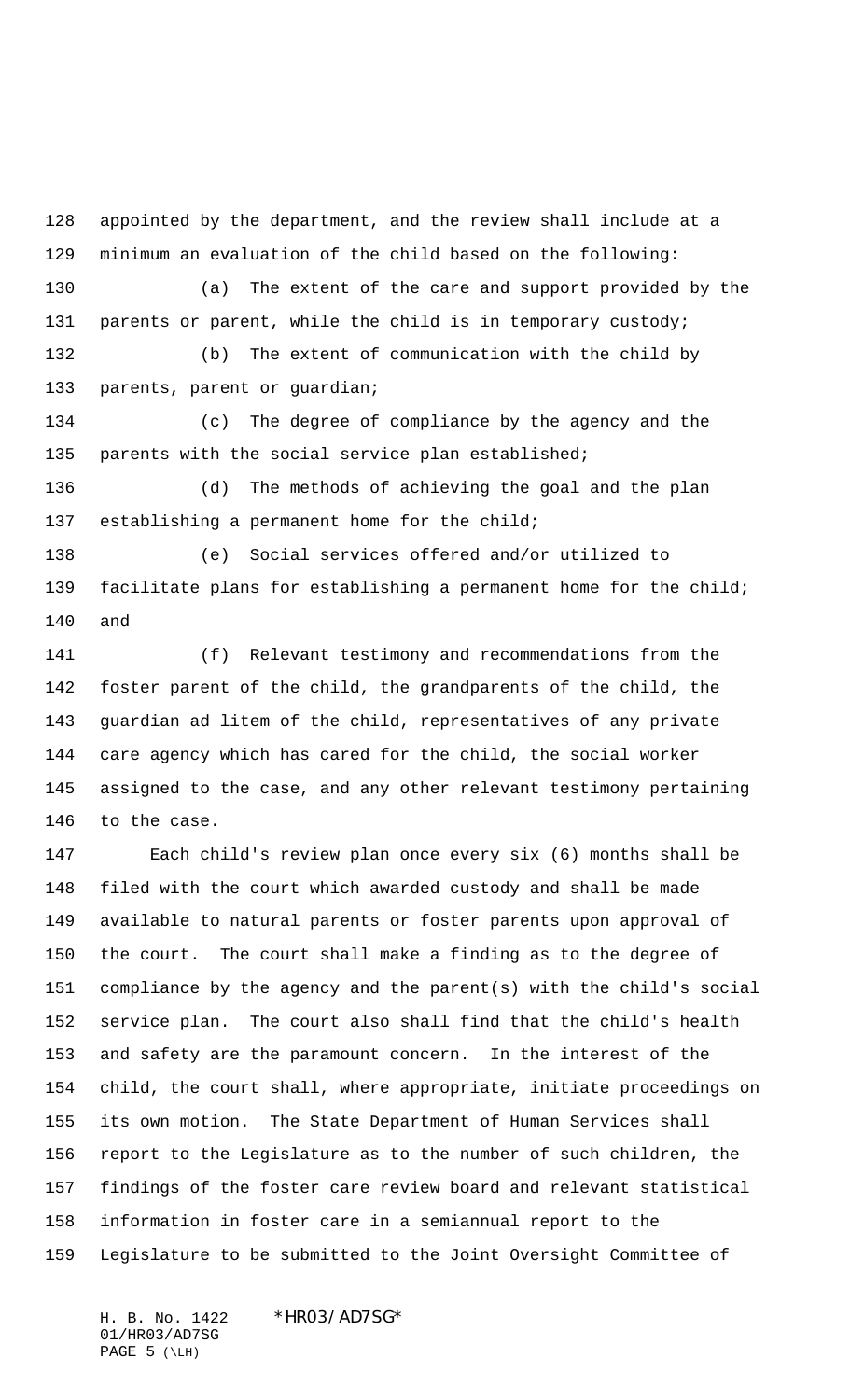the Department of Human Services. The report shall not refer to the specific name of any child in foster care.

 (6) The State Department of Human Services, with the cooperation and assistance of the State Department of Health, shall develop and implement a training program for foster care parents to indoctrinate them as to their proper responsibilities upon a child's entry into their foster care. The program shall provide a minimum of twelve (12) clock hours of training. The foster care training program shall be satisfactorily completed by such foster care parents prior to or within ninety (90) days after child placement with such parent. Record of such foster care parent's training program participation shall be filed with the court as part of a foster care child's review plan once every six (6) months.

 (7) When the Department of Human Services is considering placement of a child in a foster home and when the department deems it to be in the best interest of the child, the department shall give first priority to placing the child in the home of one (1) of the child's relatives within the third degree, as computed by the civil law rule. In placing the child in a relative's home, the department may waive any rule, regulation or policy applicable to placement in foster care that would otherwise require the child to have a separate bed or bedroom or have a bedroom of a certain size, if placing the child in a relative's home would be in the best interest of the child and such requirements cannot be met in the relative's home.

H. B. No. 1422 \*HR03/AD7SG\* 01/HR03/AD7SG PAGE  $6 (\Leftrightarrow$  (8) The Legislature recognizes that the best interests of the child require that the child be placed in the most permanent living arrangement as soon, as is practicably possible. To achieve this goal, the Department of Human Services is directed to conduct concurrent planning so that a permanent living arrangement may occur at the earliest opportunity. Permanent living arrangements may include prevention of placement of a child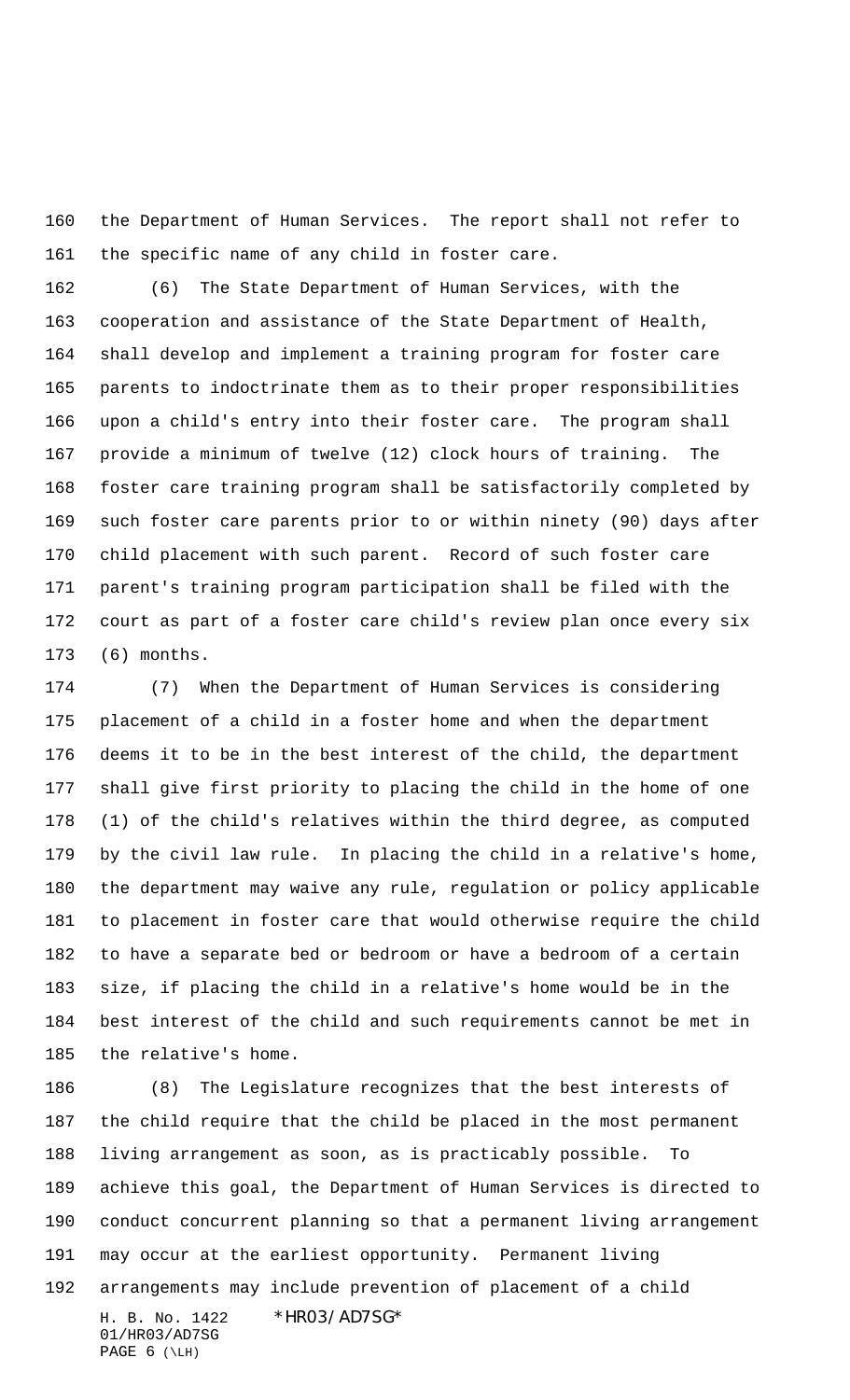H. B. No. 1422 \*HR03/AD7SG\* 01/HR03/AD7SG PAGE  $7 (\Leftrightarrow$  outside the home of the family when the child can be cared for at home without endangering the child's health or safety; reunification with the family, when safe and appropriate, if temporary placement is necessary; or movement of the child toward the most permanent living arrangement and permanent legal status. When a child is placed in foster care or relative care, the department shall first ensure and document that reasonable efforts were made to prevent or eliminate the need to remove the child from the child's home. The department's first priority shall be to make reasonable efforts to reunify the family when temporary placement of the child occurs or shall request a finding from the court that reasonable efforts are not appropriate or have been unsuccessful. A decision to place a child in foster care or relative care shall be made with consideration of the child's health, safety and best interests. At the time of placement, consideration should also be given so that if reunification fails or is delayed, the placement made is the best available placement to provide a permanent living arrangement for the child. The department shall adopt rules addressing concurrent planning for reunification and a permanent living arrangement. The department shall consider the following factors when determining appropriateness of concurrent planning: (a) The likelihood of prompt reunification; (b) The past history of the family; (c) The barriers to reunification being addressed by the family; (d) The level of cooperation of the family; (e) The foster parents' willingness to work with the family to reunite; (f) The willingness and ability of the foster family or relative placement to provide an adoptive home or long-term placement; (g) The age of the child; and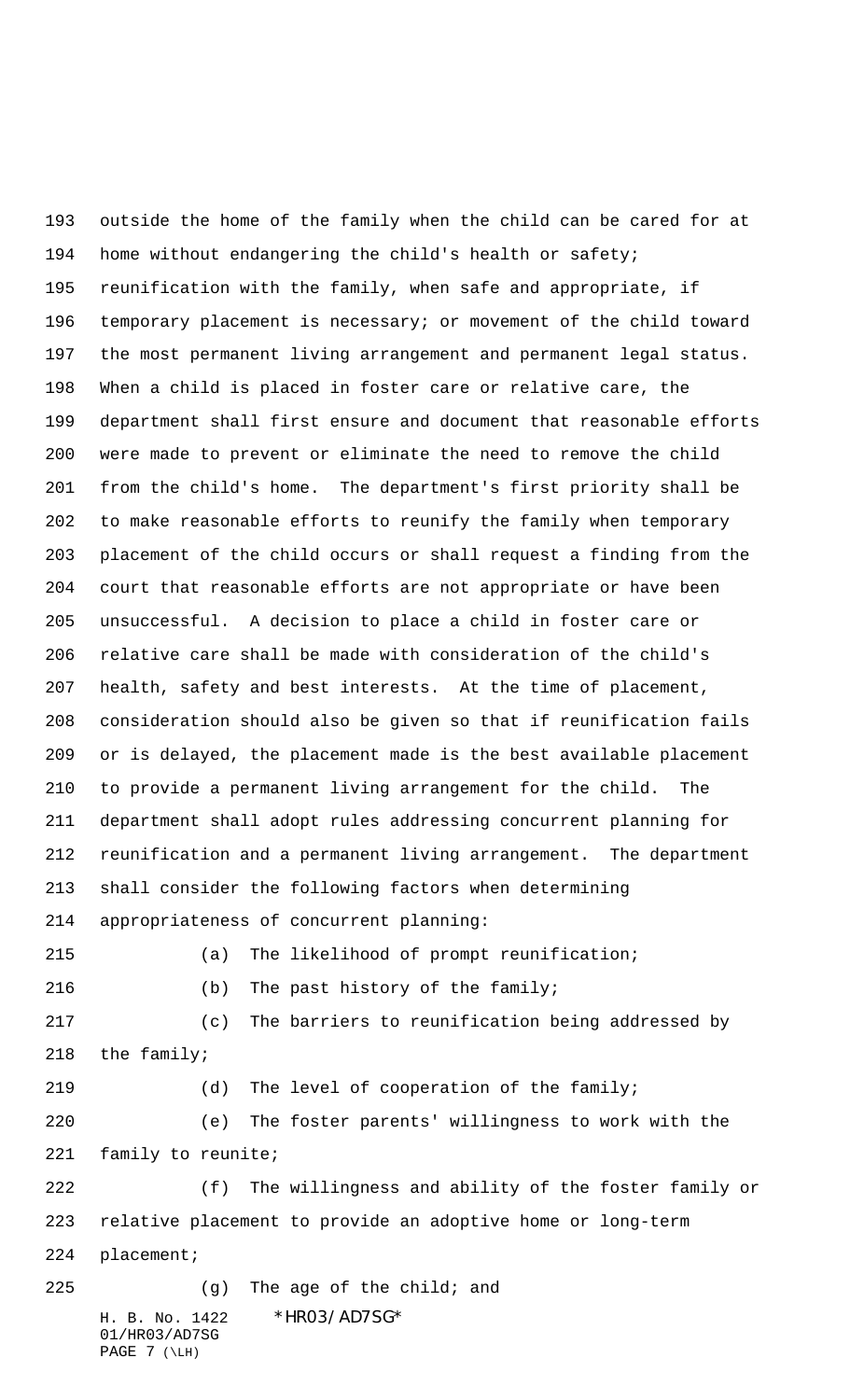(h) Placement of siblings.

 (9) If the department has placed a child in foster care or relative care pursuant to a court order, the department may not change the child's placement unless the department specifically documents to the court that the current placement is unsafe or unsuitable or that another placement is in the child's best interests unless the new placement is in an adoptive home or other permanent placement. Except in emergency circumstances as determined by the department or where the court orders placement of the child pursuant to Section 43-21-303, the foster parents, grandparents or other relatives of the child shall be given an opportunity to contest the specific reasons documented by the department at least seventy-two (72) hours prior to any such departure, and the court may conduct a review of such placement unless the new placement is in an adoptive home or other permanent placement. When a child is returned to foster care or relative care, the former foster parents or relative placement shall be given the prior right of return placement in order to eliminate additional trauma to the child.

 (10) The Department of Human Services shall provide the foster parents, grandparents or other relatives with at least a seventy-two-hour notice of departure for any child placed in their foster care or relative care, except in emergency circumstances as determined by the department or where the court orders placement of the child pursuant to Section 43-21-303. The parent/legal guardian, grandparents of the child, guardian ad litem and the court exercising jurisdiction shall be notified in writing when the child leaves foster care or relative care placement, regardless of whether the child's departure was planned or unplanned. The only exceptions to giving a written notice to the parent(s) are when a parent has voluntarily released the child for adoption or the parent's legal rights to the child have been terminated through the appropriate court with jurisdiction.

H. B. No. 1422 \* HRO3/AD7SG\* 01/HR03/AD7SG PAGE  $8 (\Leftrightarrow$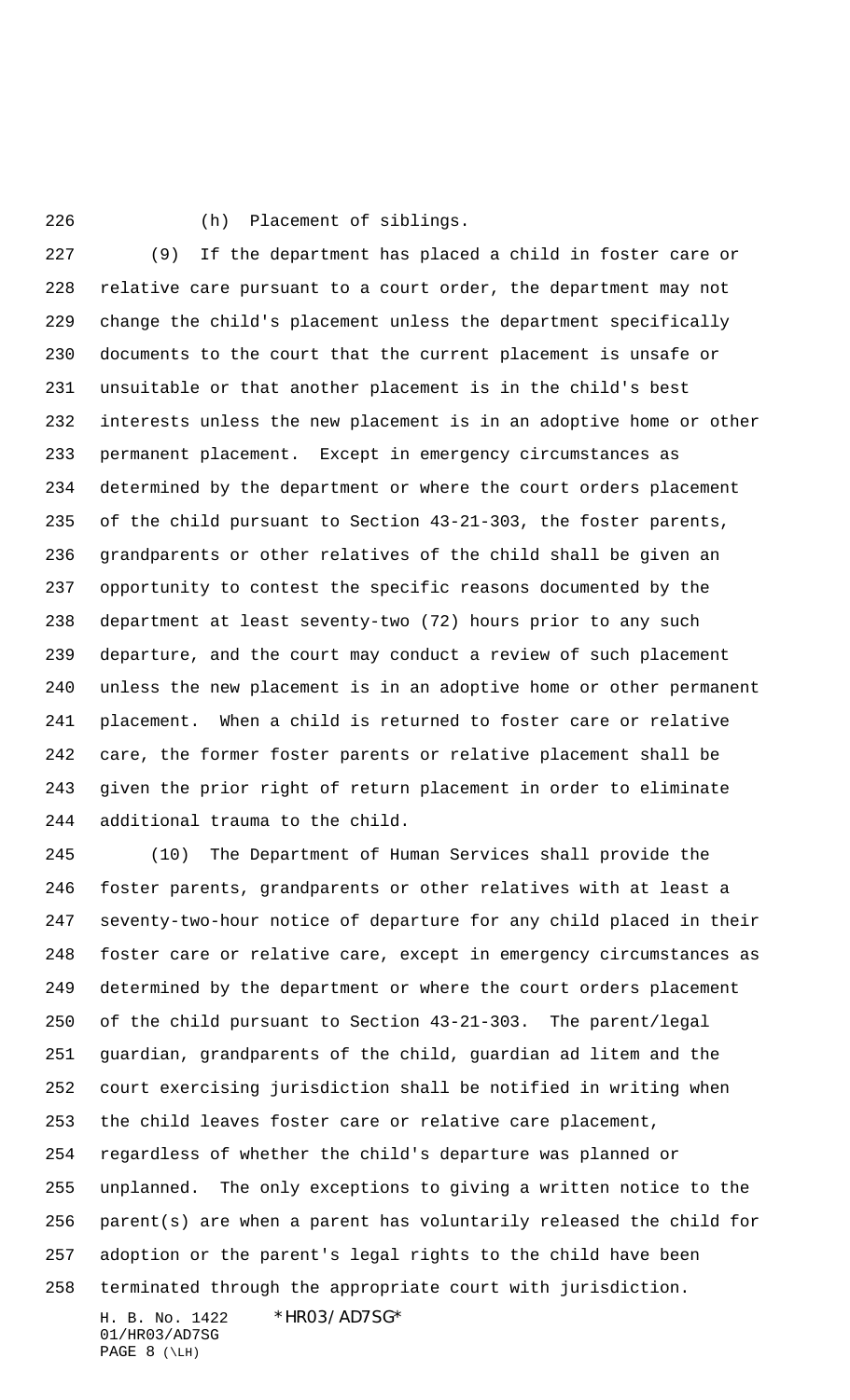(11) The Department of Human Services shall extend the following rights to foster care parents:

 (a) A clear understanding of their role as foster parents and the roles of the birth parent(s) and the placement agency in respect to the child in care;

 (b) Respect, consideration, trust and value as a family who is making an important contribution to the agency's objectives;

 (c) Involvement in all the agency's crucial decisions regarding the foster child as team members who have pertinent information based on their day-to-day knowledge of the child in care;

 (d) Support from the social worker in efforts to do a better day-to-day job in caring for the child and in working to achieve the agency's objectives for the child and the birth family through provision of:

 (i) Pertinent information about the child and the birth family.

 (ii) Help in using appropriate resources to meet the child's needs.

 (iii) Direct interviews between the social worker and the child, previously discussed and understood by the foster parents;

 (e) The opportunity to develop confidence in making day-to-day decisions in regard to the child;

 (f) The opportunity to learn and grow in their vocation through planned foster parent education;

 (g) The opportunity to be heard regarding agency practices that they may question; and

 (h) Reimbursement for costs of the foster child's care in the form of a board payment based on the age of the foster child as prescribed in Section 43-15-17.

H. B. No. 1422 \* HRO3/AD7SG\* 01/HR03/AD7SG PAGE  $9 (\Leftrightarrow$